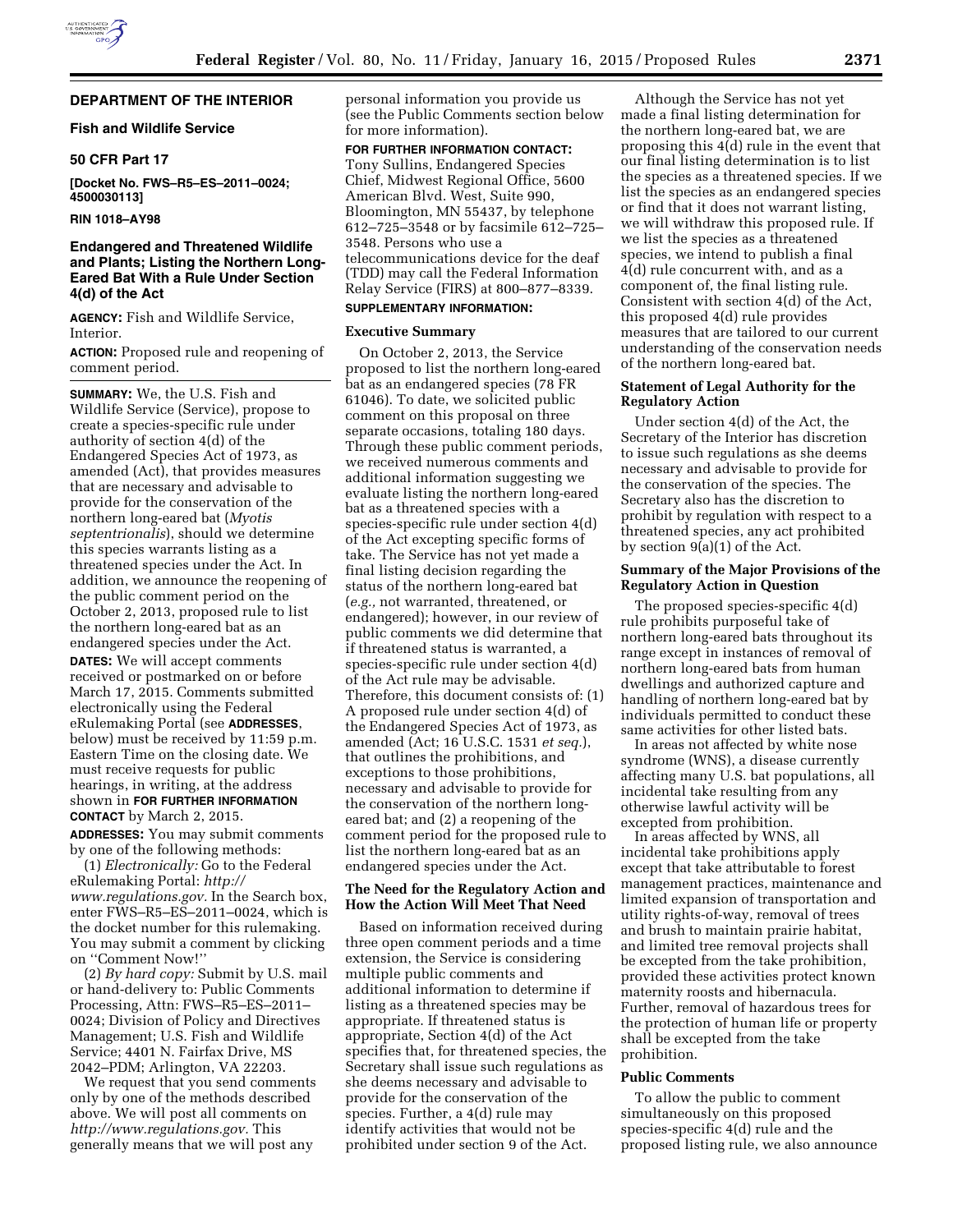the reopening of the comment period on the Service's October 2, 2013, proposed rule to list the northern long-eared bat as an endangered species under the Act. If the result of our final listing determination concludes that threatened species status is appropriate for the northern long-eared bat, we intend to finalize the species-specific 4(d) rule with the final listing rule. Therefore, we request comments or information from other concerned Federal and State agencies, the scientific community, or any other interested party concerning the proposed listing and the proposed 4(d) rule. We also are seeking peer review comments from knowledgeable individuals with scientific expertise to review our analysis of the best available science and application of that science and to provide any additional scientific information to improve this proposed rule. We will consider all comments and information received during our preparation of a final determination on the status of the species and the rule under section 4(d) of the Act, if threatened status is determined. Accordingly, if our final decision is to list the species as a threatened species, and we determine that it is necessary and advisable to promulgate a species specific 4(d) rule under the Act, any 4(d) rule we finalize may differ from this proposal based on specific public comments and any new information that may become available.

With regard to the proposed 4(d) rule, we particularly seek comments regarding:

(1) Whether measures outlined in this proposed rule under section 4(d) of the Act are necessary and advisable for the conservation and management of the northern long-eared bat.

(2) Whether it may be appropriate to except incidental take as a result of other categories of activities beyond those covered in this proposed rule and, if so, under what conditions and with what conservation measures.

(3) Whether the Service should modify the portion of this rule under section 4(d) of the Act that defines how the portion of the northern long-eared bat range will be identified as the ''WNS buffer zone.'' We are seeking comments regarding the factors and process we used to delineate where on the ground we believe WNS is likely affecting the northern long-eared bat and whether that delineation should incorporate political boundaries (*e.g.,* county lines) for ease in describing the delineated area to the public.

(4) Additional provisions the Service may wish to consider for a rule under section 4(d) of the Act in order to

conserve, recover, and manage the northern long-eared bat.

Please note that comments merely stating support for or opposition to the actions under consideration without providing supporting information, although noted, will not be considered in making a determination, as section 4(b)(1)(A) of the Act directs that determinations as to whether any species is a threatened or endangered species must be made ''solely on the basis of the best scientific and commercial data available.''

You may submit your comments and materials concerning this proposed rule by one of the methods listed in **ADDRESSES**. We request that you send comments only by the methods described in **ADDRESSES**.

If you submit information via *[http://](http://www.regulations.gov) [www.regulations.gov,](http://www.regulations.gov)* your entire submission—including any personal identifying information—will be posted on the Web site. If your submission is made via a hardcopy that includes personal identifying information, you may request at the top of your document that we withhold this information from public review. However, we cannot guarantee that we will be able to do so. We will post all hardcopy submissions on *[http://www.regulations.gov.](http://www.regulations.gov)* Please include sufficient information with your comments to allow us to verify any scientific or commercial information you include.

Comments and materials we receive, as well as supporting documentation we used in preparing this proposed rule, will be available for public inspection on *[http://www.regulations.gov,](http://www.regulations.gov)* or by appointment, during normal business hours, at the U.S. Fish and Wildlife Service, Midwest Regional Office (see **FOR FURTHER INFORMATION CONTACT**).

#### **Previous Federal Actions**

For a complete list of previous Federal actions, see the proposed rule to list the northern long-eared bat (78 FR 61046). On October 2, 2013, we published in the **Federal Register** a proposed rule to list the northern longeared bat as an endangered species under the Act. The proposed rule had a 60-day comment period, ending on December 2, 2013. On December 2, 2013, we extended this comment period through January 2, 2014 (78 FR 72058). On June 30, 2014, we announced a 6 month extension of the final determination on the proposed listing rule for northern long-eared bat, and we reopened the public comment period on the proposed rule for 60 days, until August 29, 2014 (79 FR 36698). On November 18, 2014, we again opened the comment period for an additional 30

days, which closed on December 18, 2014 (79 FR 68657). During the comment period we received one request for a public hearing, which was held in Sundance, Wyoming, on December 2, 2014.

#### **Background**

On October 2, 2013, the Service proposed to list the northern long-eared bat as an endangered species. To date, we solicited public comment on this proposal on three separate occasions, totaling 180 days. Through these public comment periods, we received numerous comments and additional information suggesting we evaluate listing the northern long-eared bat as a threatened species with a speciesspecific rule under section 4(d) of the Act excepting specific forms of take. The Service has not yet made a final listing decision regarding the status of the northern long-eared bat (*e.g.,* not warranted, threatened, or endangered); however, in our review of public comments we did determine that if threatened status is warranted, a species- specific rule under section 4(d) of the Act rule may be advisable. Therefore, this document consists of: (1) A proposed rule under section 4(d) of the Endangered Species Act of 1973, as amended (Act; 16 U.S.C. 1531 *et seq.*), that outlines the prohibitions, and exceptions to those prohibitions, necessary and advisable to provide for the conservation of the northern longeared bat; and (2) a reopening of the comment period for the proposed rule to list the northern long-eared bat as an endangered species under the Act.

Unlike the Act's provisions regarding endangered species, the Act does not specify particular prohibitions, or exceptions to those prohibitions, for threatened species. Instead, under section 4(d) of the Act, the Secretary of the Interior has the discretion to issue such regulations as she deems necessary and advisable to provide for the conservation of such species, including discretion to prohibit by regulation, with respect to any threatened species, any act prohibited under section 9(a)(1) of the Act. By delegation from the Secretary, the Service has exercised this discretion to promulgate regulations that apply general take and other prohibitions (50 CFR 17.31) to threatened species, while allowing exceptions to those prohibitions as authorized by permit (50 CFR 17.32). Alternately, the Service may issue a rule under section 4(d) of the Act that establishes specific prohibitions and exceptions that are tailored to the specific conservation needs of a particular species (see 50 CFR 17.31(c)).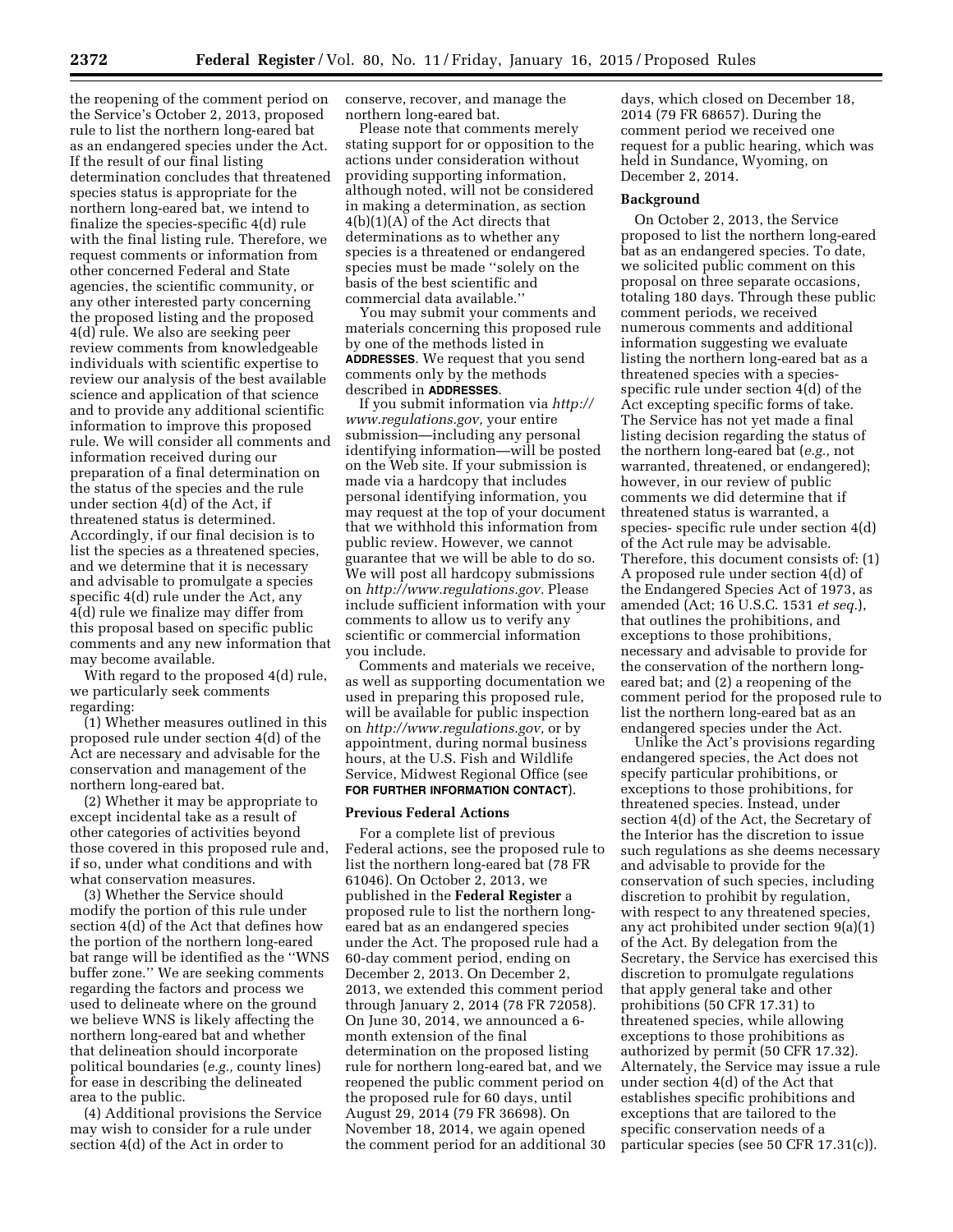In such cases, some of the prohibitions and authorizations under 50 CFR 17.31 and 17.32 may be appropriate for the species and incorporated into the rule, but the 4(d) rule will also include provisions that are tailored to the specific conservation needs of the threatened species and may be more or less restrictive than the general provisions at 50 CFR 17.31. The final species-specific 4(d) rule will contain all the applicable prohibitions and exceptions.

This document discusses only those topics directly relevant to the proposed 4(d) rule for the northern long-eared bat. For more information on the northern long-eared bat and its habitat, please refer to the October 2, 2013, proposed listing rule, (78 FR 61046), which is available online at *[http://](http://www.regulations.gov) [www.regulations.gov](http://www.regulations.gov)* (at Docket Number FWS–R5–ES–2011–0024) or from the Midwest Regional Office (see **FOR FURTHER INFORMATION CONTACT**).

### **Provisions of the Proposed 4(d) Rule for the Northern Long-Eared Bat**

Under section 4(d) of the Act, the Secretary may publish a species-specific rule that modifies the standard protections for threatened species with prohibitions and exceptions tailored to the conservation of the species that are determined to be necessary and advisable. Under this proposed 4(d) special rule, the Service proposes that all of the prohibitions under 50 CFR 17.31 and 17.32 will apply to the northern long-eared bat and are necessary and advisable to provide for the conservation of the species, except as noted below. The proposed rule under section 4(d) of the Act will not remove, or alter in any way, the consultation requirements under section 7 of the Act.

As discussed in the October 2, 2013, proposed rule (78 FR 61046), the primary factor supporting the proposed determination of endangered species status for the northern long-eared bat is the disease, white-nose syndrome (WNS). We further determined that other threat factors, including forest management activities, wind-energy development, habitat modification, destruction and disturbance, and other threats may have cumulative effects to the species in addition to WNS; however, they have not independently caused significant, population-level effects on the northern long-eared bat. Based upon information received during public comment periods, we are reanalyzing the species status to determine if listing as threatened is appropriate. Therefore, we are proposing this rule under section 4(d) of the Act and seeking public review and comment on it so in the event we determine that the northern long-eared bat meets the definition of a threatened species instead of an endangered species we can finalize this 4(d) rule, which provides exceptions to the prohibitions for some of these activities that cause cumulative effects, as we deem necessary and advisable for the conservation of the species concurrently with our final listing determination.

We conclude that certain activities described in this section of the preamble, when conducted in accordance with the conservation measures identified herein, will provide protection for the northern long-eared bat during its most sensitive life stages. These activities are: Forest management activities, subject to certain time restrictions, maintenance and minimal expansion of existing rights-of-way and transmission corridors (also subject to certain restrictions), native prairie management, other projects resulting in minimal tree removal, hazard tree removal, removal of bats from and disturbance within human structures, and capture, handling, attachment of radio transmitters, and tracking northern long-eared bats for a 1-year period following the effective date of the final rule. The Service proposes that incidental take that is caused by these activities implemented on private, State, tribal, and Federal lands will not be prohibited provided those activities abide by the conservation measures in the rule and are otherwise legal and conducted in accordance with applicable State, Federal, tribal, and local laws and regulations.

# *Buffer Zone Around WNS and Pseudogymnoascus destructans (the Fungus That Causes WNS) Positive Counties (WNS Buffer Zone)*

Currently, not all of the range of northern long-eared bat is affected by WNS. In the proposed listing (78 FR 61046), the Service concluded that the proposed status determination of endangered species was primarily based on the impacts from WNS, and that the other threats, when acting on the species alone, were not causing the species to be in danger of extinction. Given this information, the Service proposes that while all purposeful take will be prohibited with the exception of removal of bats from human dwellings and survey and research efforts conducted within a 1-year period following the effective date of the final rule. All other take incidental to other lawful activities will be allowed in those areas of the northern long-eared bat range not in proximity to

documented occurrence of WNS or *Pseudogymnoascus destructans,* as identified by the Service.

Currently, WNS is mainly detected by surveillance at bat hibernacula. Thus, our direct detection of the disease is limited largely to wintering bat populations in the locations where they hibernate. However, bats are known to leave hibernacula and travel great distances, sometimes hundreds of miles, to summer roosts. Therefore, the impacts of the disease are not limited to the immediate vicinity around bat hibernacula, but have an impact on a landscape scale. For northern long-eared bats, as with all species, this means that the area of influence of WNS is much greater than the counties known to harbor affected hibernacula, resulting in impacts to a much larger section of the species' range. To fully represent the extent of WNS, we must also include these summer areas.

Overall, northern long-eared bats are not considered to be long-distance migrants, typically dispersing 40–50 miles (64–80 kilometers) from their hibernacula. However, other bat species that disperse much further distances are also vectors for WNS spread and may transmit the disease to northern longeared bat populations. It has been suggested that the little brown bat (*Myotis lucifugus*), in particular, be considered a likely source of WNS spread across eastern North America. Little brown bats tend to migrate greater distances, particularly in the western portions of their range, with distances up to 350 miles (563 km) or more recorded (See Ellison 2008, p. 21; Norquay et al. 2013, p. 510). In a recent study, reporting on bat band recoveries of little brown bats over a 21-year period, Norquay et al. (2013, pp. 509– 510) describe recaptures between hibernacula and summer roosts with a maximum distance of 344 miles (554 km) and a median distance of 288 miles (463 km).

For the purpose of this rule, the portion of the northern long-eared bat range that is considered to be affected by WNS is that area within 150 miles (241 km) of the boundary of U.S. counties or Canadian districts where the fungus *Pseudogymnoascus destructans*  or WNS has been detected. We acknowledge that 150 miles (241 km) does not capture the full range of potential WNS infection, but represents a compromise distance between the known migration distances of northern long-eared bats and little brown bats that is suitable for our purpose of estimating the extent of WNS infection on the northern long-eared bat. Anywhere outside of the geographic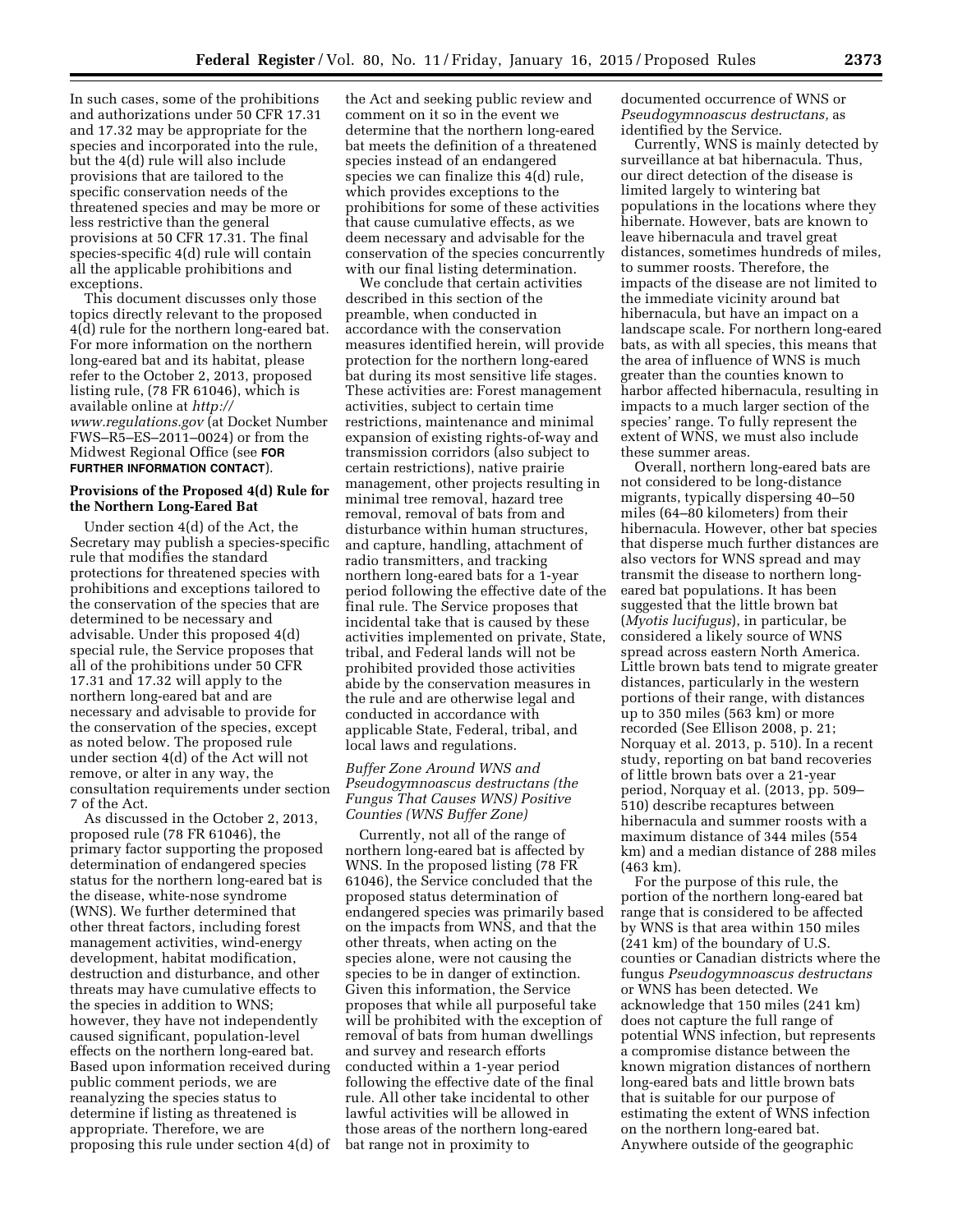area defined by these parameters, northern long-eared bat populations will not be considered to be experiencing the impacts of WNS.

The Service proposes to define the term ''WNS buffer zone'' as the portion of the range of the northern long-eared bat within 150 miles of the boundaries of U.S. counties or Canadian districts where the fungus *Pseudogymnoascus destructans* or WNS has been detected.

For purposes of this proposed 4(d) rule, coordination with the local Service Ecological Services field office is recommended to determine whether specific locations fall within the WNS buffer zone. For more information about the current known extent of WNS and 150-mile (241-km) buffer, please see *[http://www.fws.gov/midwest/](http://www.fws.gov/midwest/endangered/mammals/nlba/) [endangered/mammals/nlba/](http://www.fws.gov/midwest/endangered/mammals/nlba/).* 

#### *Conservation Measures*

The Service proposes that take incidental to certain activities conducted in accordance with the following habitat conservation measures, as applicable, will not be prohibited (*i.e.,* excepted from the prohibitions):

(*i*) Occur more than 0.25 mile (0.4 km) from a known, occupied hibernacula;

(*ii*) Avoid cutting or destroying known, occupied maternity roost trees during the pup season (June 1–July 31); and

(*iii*) Avoid clearcuts within 0.25 (0.4 km) mile of known, occupied maternity roost trees during the pup season (June 1–July 31).

Note that activities that may cause take of northern long-eared bat that do not use these conservation measures may still be done, but only after consultation with the Service. This means that, while the resulting take from such activities is not excepted by this rule, the take may be authorized through other means provided in the Act (*i.e.,* section 7 consultation or an incidental take permit).

For purposes of this proposed rule and the conservation measures listed above, coordination with the local Service Ecological Services field office is recommended to determine the specific locations of the ''known hibernacula'' and ''known maternity roosts.'' These locations will be informed by records in each State's Natural Heritage database, Service records, other databases, or other survey efforts. Hibernacula are generally defined as locations where one or more northern long-eared bats have been detected during hibernation or outside during staging or swarming. Similarly, maternity roosts are generally defined through roost records in each State's

Natural Heritage database, Service records, other databases, or other survey efforts for northern long-eared bat or other bat species.

These conservation measures aim to protect the northern long-eared bat during its most sensitive life stages. Hibernacula are an essential habitat and should not be destroyed or modified (any time of year). In addition, there are periods of the year when northern longeared bats are concentrated at and around their hibernacula (fall, winter, and spring). Northern long-eared bats are susceptible to disruptions near hibernacula in the fall, when they congregate to breed and increase fat stores, which are depleted from migration, before entering hibernation. During hibernation, northern long-eared bat winter colonies are susceptible to direct disturbance. Briefly in spring, northern long-eared bats yet again use the habitat surrounding hibernacula to increase fat stores for migration to their summering grounds. This feeding behavior is particularly important for the females, who must obtain enough fat stores to carry not only themselves, but also their unborn pups, to their summer home range. In the summer maternity season, northern long-eared bat maternity colonies are especially vulnerable during the time after the pups are born, but before pups are able to fly (the non-volant period or pup season). During this time, pups are unable to flee danger without the assistance of their mothers, thus increasing the potential for activities affecting maternity roosts to kill and injure individual bats. Once the pups can fly, this risk is reduced because the pups will have the ability to flee their roost if it is being cut or otherwise damaged, potentially avoiding harm, injury, or mortality.

The Service concludes that a 0.25 mile (0.4-km) buffer should be sufficient to protect most known, occupied hibernacula and hibernating colonies. This buffer will provide basic protection for the hibernacula and hibernating bats in winter from direct impacts, such as filling, excavation, blasting, noise, and smoke exposure. This buffer will also protect some roosting and foraging habitat around the hibernacula. Northern long-eared bats have been found up to 8.2 miles (13.2 km) from their hibernacula during the fall, although the majority of roosts were within 1.6 miles (2.6 km) (Lowe 2012, p. 32), using habitat within that area for roosting, foraging, and swarming. However, given that northern long-eared bats are not locally abundant and compose a small proportion of the total number of bats in any given

hibernaculum (Barbour and Davis 1969, p. 77; Mills 1971, p. 625; Caire *et al.*  1979, p. 405; Caceres and Barclay 2000, pp. 2–3) and the species is rarely recorded in concentrations of more than 100 in a single hibernaculum (Barbour and Davis, 1969, p. 77), we do not expect that all of the habitat around a hibernaculum would be necessary for these purposes. Therefore, our best judgment is that protection of the habitat within 0.25 mile (0.4 km) of hibernacula should provide sufficient habitat to meet the needs of most hibernating populations.

The Service concludes that, in addition to preservation of actual known maternity roosts, a 0.25-mile (0.4-km) buffer for all clearcutting activities will be sufficient to protect the habitat surrounding known maternity roosts during the pup season. This buffer will prevent the cutting of known occupied maternity roost trees during the pup season from clearcutting activities and protect some habitat for known maternity colonies. Northern long-eared bats in the summer have an approximate average maximum foraging distance of 1.5 miles (2.4 km) from a roost tree (Sasse and Perkins, 1996, p. 95; Badin, 2014, p. 76), and average home range size has been documented between 44–460 acres (Lacki et al. 2009, p. 1169; Owen et al. 2003, p. 353; Carter and Feldhamer 2005, p. 264). Based on this information, our best judgment is that the amount of land within 0.25 mile (0.4 km) of a maternity roost, or 128 acres, will provide sufficient roosting, foraging, and commuting habitat to sustain most colonies for the duration of the pup season.

### *Forest Management*

The Service proposes that incidental take that is caused by forest management, when carried out in accordance with the conservation measures, will not be prohibited. Forest management includes the suite of activities used to maintain and manage forest ecosystems, including, but not limited to, timber harvest and other silvicultural treatments, prescribed burning, invasive species control, wildlife openings, and temporary roads. Such activities should also adhere to any applicable State water quality best management practices, where they exist. Although forest ecosystems may include non-forested land cover types, such as wetlands and upland openings, this category of activities generally maintains forested landcover. We do not consider conversion of a mixed forest into an intensively managed monoculture pine plantation as forest management covered under this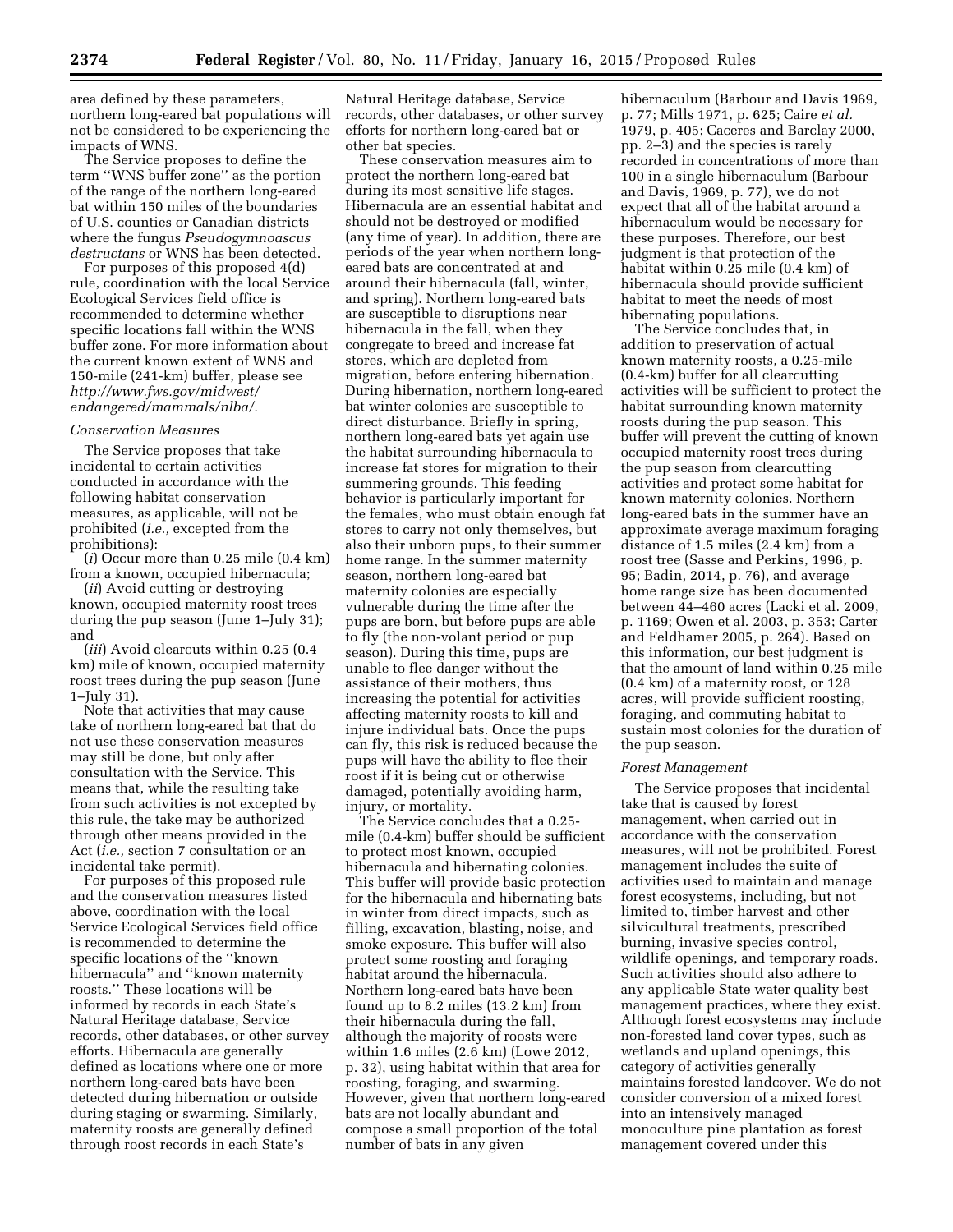proposed rule, as typically these types of monoculture pine plantations provide very poor-quality bat habitat.

Where northern long-eared bats are present when these forest management activities are performed, bats could be exposed to habitat alteration or loss or direct disturbance (*i.e.,* heavy machinery) or removal of maternity roost trees (*i.e.,* harvest). In general, however, the northern long-eared bat is considered to have more flexible habitat requirements than other bat species (Carter and Feldhamer 2005, pp. 265– 266; Timpone et al. 2010, pp. 120–121), and most types of forest management should provide suitable habitat for the species over the long term (with the exception of conversion to monoculture pine forest, as discussed above). Based upon information obtained during previous comment periods on the proposed rule to list the bat as an endangered species, approximately 2 percent of forests in States within the range of the northern long-eared bat are impacted by forest management activities annually (Boggess et al, 2014, p. 9). Of this amount, in any given year a smaller fraction of forested habitat is impacted during the active season when pups and female bats are most vulnerable. These impacts are addressed by the above conservation measures proposed for inclusion in this rule.

Therefore, we anticipate that habitat modifications resulting from activities that manage forests would not significantly affect the conservation of the northern long-eared bat. Further, although activities performed during the species' active season (roughly April through October) may directly kill or injure individuals, implementation of the conservation measures provided for in the proposed rule will limit overall take by protecting currently known populations during their more vulnerable life stages.

### *Maintenance and Limited Expansion of Existing Rights-of-Way and Transmission Corridors*

The Service proposes that incidental take that is caused by activities for the purpose of maintenance and limited expansion of existing rights-of-way and transmission corridors, when carried out in accordance with the conservation measures, will not be prohibited (*i.e.,*  will be excepted from the prohibitions). Rights-of-way (ROW) and transmission corridors are in place for activities such as transportation (*i.e.,* highways, railways), utility transmission lines, and energy delivery (pipelines), though they are not limited to just these types of corridors. The Service proposes that take of the northern long-eared bat will

not be prohibited provided the take is incidental to activities within the following categories:

(1) Routine maintenance within an existing corridor or ROW, carried out in accordance with the previous described conservation measures.

(2) Expansion of a corridor or ROW by up to 100 feet (30 m) from the edge of an existing cleared corridor or ROW, carried out in accordance with the previously described conservation measures.

General routine maintenance is designed to limit vegetation growth, within an existing footprint, so that operations can continue smoothly. These activities may include tree trimming or removal, mowing, and herbicide spraying. However, depending on the purpose of the corridor or ROW, maintenance may only be performed infrequently and trees and shrubs may encroach into, or be allowed to grow within, the ROW until such a time as maintenance is required. Expansion of these areas requires removal of vegetation along the existing ROW to increase capacity (*e.g.,* road widening).

Northern long-eared bats can occupy various species and sizes of trees when roosting. Because of their wide variety of habitat use when roosting and foraging, it is possible that they may be using trees within or near existing ROWs. Therefore, vegetation removal within or adjacent to an existing ROW may remove maternity roost trees and foraging habitat. Individuals may also temporarily abandon the areas, avoiding the physical disturbance until the work is complete. While ROW corridors can be large in overall distance, due to the small scale of the habitat alteration involved in maintenance of the existing footprint, potential take is limited. No new forest fragmentation is expected as this expands existing open corridors. We also expect that excepting take prohibitions from ROW maintenance and limited expansion will encourage co-location of new linear projects within existing corridors. We conclude that the overall impact of ROW maintenance and limited expansion activities is not expected to adversely affect conservation and recovery efforts for the species.

### *Prairie Management*

The Service proposes that incidental take that is caused by activities for the purpose of prairie management, when carried out in accordance with the conservation measures, will not be prohibited (*i.e.,* will be excepted from the prohibitions). In some areas of the northern long-eared bat range, tree and shrub species are overtaking prairie

areas. Landowners and agencies working to establish or conserve prairies have to remove trees and brush in order to maintain grasslands. Maintenance activities include cutting, mowing, burning, or herbicide use on woody vegetation to minimize encroachment into prairies (Grassland Heritage Foundation Web site, accessed December 23, 2014). If these prairies are not managed, they can eventually become shrub or forest lands sometimes in as few as 40 years (Briggs et al. 2002 and Ratajczak et. al 2001). We conclude that the overall impact of prairie management is not expected to adversely affect conservation and recovery efforts for the species.

## *Projects Resulting in Minimal Tree Removal*

The Service proposes that incidental take that results from projects causing minimal tree removal, when carried out in accordance with the conservation measures, will not be prohibited (*i.e.,*  will be excepted from the prohibitions). Throughout the millions of acres of forest habitat in the northern long-eared bat range, many activities involve cutting or removal of individual or limited numbers of trees, but do not significantly change the overall nature and function of the local forested habitat. Some of these activities include firewood cutting, shelterbelt renovation, removal of diseased trees, tree removal for other small projects (*i.e.,* culvert replacement), habitat restoration for fish and wildlife conservation, and backyard landscaping. These ongoing activities can occur throughout the northern longeared bat range, but we do not believe they materially affect the local forest habitat for this species and in some cases increase habitat availability in the long term. We conclude that the overall impact of projects causing minimal tree removal is not expected to adversely affect conservation and recovery efforts for the species.

### *Hazardous Tree Removal*

The Service proposes that incidental take that is caused by removal and management of hazardous trees will not be prohibited (*i.e.,* will be excepted from the prohibitions). Removal of hazardous trees is typically done as deemed necessary for human safety or for the protection of human facilities. Hazardous trees typically have defects in their roots, trunk, or branches that make them likely to fall, with the likelihood of causing personal injury or property damage. The limited removal of these hazardous trees may be widely dispersed but limited, and should result in very minimal incidental take of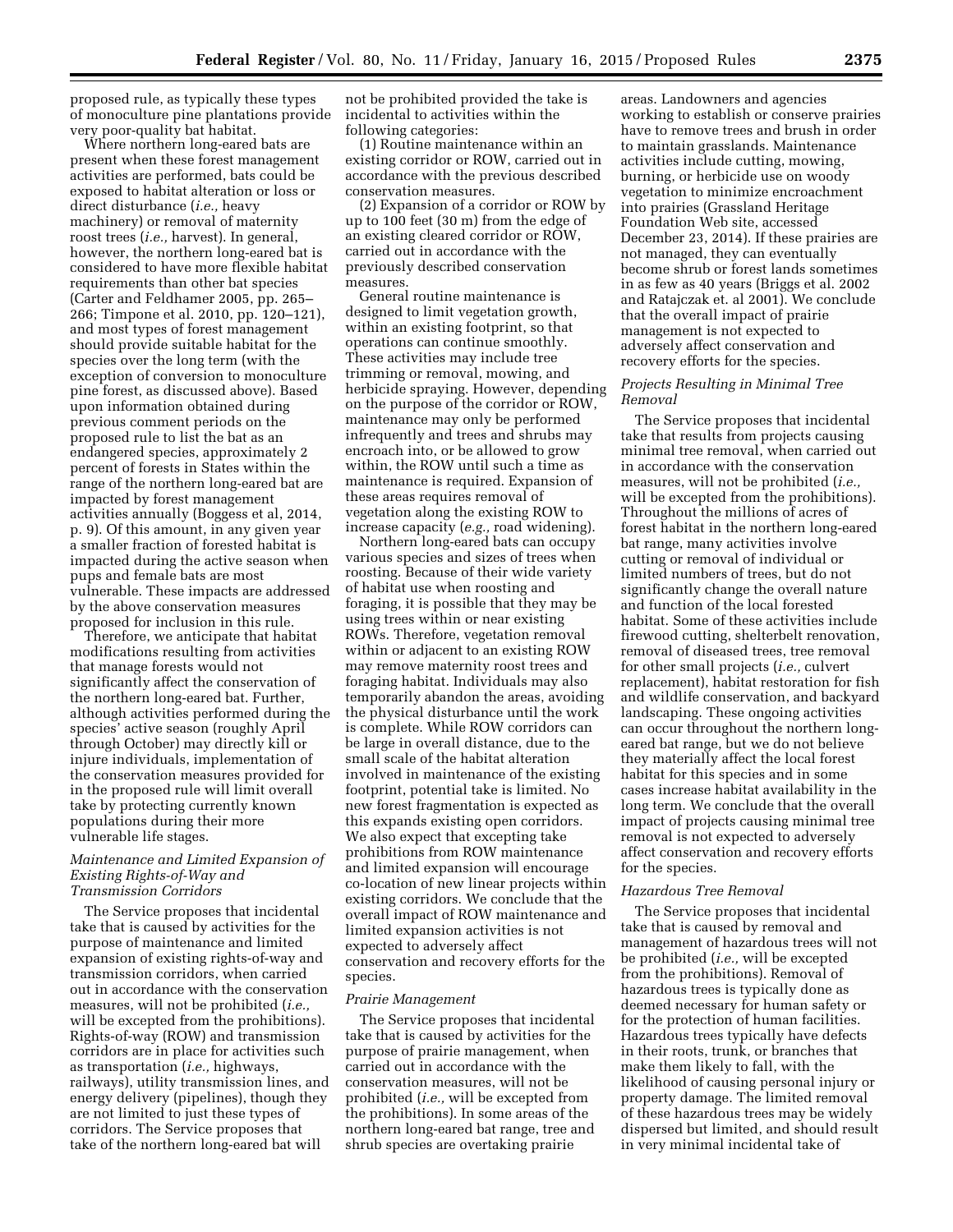northern long-eared bat. Therefore, the Service proposes that take incidental to the removal of hazardous trees will not be prohibited. We recommend that, wherever possible, removal of hazardous trees be done during the winter, when these trees will not be occupied by bats. We conclude that the overall impact of removing hazardous trees is not expected to adversely affect conservation and recovery efforts for the species.

### *Removal of Bats From and Disturbance Within Human Dwellings*

The Service proposes that take that is caused by removal of bats from and disturbance within human dwellings will not be prohibited (*i.e.,* will be excepted from the prohibitions), provided those actions comply with all applicable State laws. Northern longeared bats have further been documented roosting in human-made structures, such as buildings, barns, a park pavilion, sheds, cabins, under eaves of buildings, behind window shutters, and in bat houses (Mumford and Cope 1964, p. 72; Barbour and Davis 1969, p. 77; Cope and Humphrey 1972, p. 9; Amelon and Burhans 2006, p. 72; Whitaker and Mumford 2009, p. 209; Timpone et al. 2010, p. 119; Joe Kath 2013, pers. comm.). We conclude that the overall impact of bat removal from human dwellings is not expected to adversely affect conservation and recovery efforts for the species. In

addition, we provide the following recommendations:

(A) Minimize use of pesticides (*e.g.,*  rodenticides) and avoid use of sticky traps in and around structures with roosting bats.

(B) If bats (of any species) are using structures (*e.g.,* barns or other outbuildings) as roosts, and these structures are proposed for removal, removal should be performed outside of the summer maternity season, unless there are human health or safety concerns associated with the structure. Contact a nuisance wildlife specialist for humane exclusion techniques.

### *Capture, Handling, Attachment of Radio Transmitters, and Tracking Northern Long-Eared Bats for 1 Year*

For a limited period of 1 year from the effective date of this rule, the Service proposes that purposeful take that is caused by the authorized capture, handling, attachment of radio transmitters, and tracking of northern long-eared bats by individuals permitted to conduct these same activities for other listed bats will be excepted from the prohibitions. One method of determining presence/probable absence of northern long-eared bats is to conduct mist-netting at summer sites or harp trapping at hibernacula. Gathering of this information is essential to monitor the distribution and status of northern long-eared bats over time. In addition, northern long-eared bats are often

captured incidentally to survey and study efforts targeted at other bat species (*e.g.,* Indiana bats). It is necessary and advisable for the conservation of northern long-eared bats to provide an exception for the purposeful take associated with these normal survey activities conducted by qualified individuals to promote and encourage the gathering of information following standard procedures (including decontamination) as these data will help us conserve and recover this species. To receive an exception, proponents must have an existing research permit under section 10(a)(1)(A) of the Act (or similar State collector's permit applications in the northeast region of the Service) for other listed bat species. The rationale for this limited time period is that a final listing decision is expected at the start of the bat field season, and it will be difficult to amend all permits in time for this year.

The Service concludes, for the reasons specified above, that all of the conservation measures, prohibitions, and exceptions identified herein individually and cumulatively are necessary and advisable for the conservation of the northern long-eared bat and will promote the conservation of the species across its range.

Table 1 (below) summarizes the details of the species-specific proposed 4(d) rule for the northern long-eared bat.

| Is the area<br>affected by<br><b>WNS</b><br>(WNS<br>buffer<br>zone)? | Take prohibitions at 50<br>CFR 17.31 and 17.32                  | Take exceptions                                                                                                                                                                                                                                                                                                                                                                                                                             |                                                                                                                                                                                                                                                                                                                                                                                                                                                                                                                                                             |  |  |
|----------------------------------------------------------------------|-----------------------------------------------------------------|---------------------------------------------------------------------------------------------------------------------------------------------------------------------------------------------------------------------------------------------------------------------------------------------------------------------------------------------------------------------------------------------------------------------------------------------|-------------------------------------------------------------------------------------------------------------------------------------------------------------------------------------------------------------------------------------------------------------------------------------------------------------------------------------------------------------------------------------------------------------------------------------------------------------------------------------------------------------------------------------------------------------|--|--|
|                                                                      |                                                                 | Purposeful                                                                                                                                                                                                                                                                                                                                                                                                                                  | Incidental                                                                                                                                                                                                                                                                                                                                                                                                                                                                                                                                                  |  |  |
| No                                                                   | All apply, with the fol-<br>lowing exceptions list-<br>ed here. | Actions with the intent to remove northern long-<br>eared bats from within human dwellings and<br>that comply with all applicable State regulations.<br>Actions relating to capture, handling, attachment<br>of radio transmitters, and tracking of northern<br>long-eared bats by individuals permitted to con-<br>duct these same activities for other bats, for a<br>period of 1 year following the effective date of<br>the final rule. | Any incidental take of northern long-eared bats re-<br>sulting from otherwise lawful activities.                                                                                                                                                                                                                                                                                                                                                                                                                                                            |  |  |
| Yes                                                                  | All apply, with the fol-<br>lowing exceptions list-<br>ed here. | Actions with the intent to remove northern long-<br>eared bats from within human dwellings and<br>that comply with all applicable State regulations.                                                                                                                                                                                                                                                                                        | Implementation of forest management, mainte-<br>nance and expansion of existing rights-of-way<br>and transmission corridors, native prairie man-<br>agement, and minimal tree removal projects<br>that:<br>• Occur more than 0.25 mile (0.4 km) from a<br>known, occupied hibernacula;<br>• avoid cutting or destroying known, occupied ma-<br>ternity roost trees during the pup season (June<br>$1$ -July 31); and<br>• avoid clearcuts within 0.25 (0.4 km) miles of<br>known, occupied maternity roost trees during<br>the pup season (June 1-July 31). |  |  |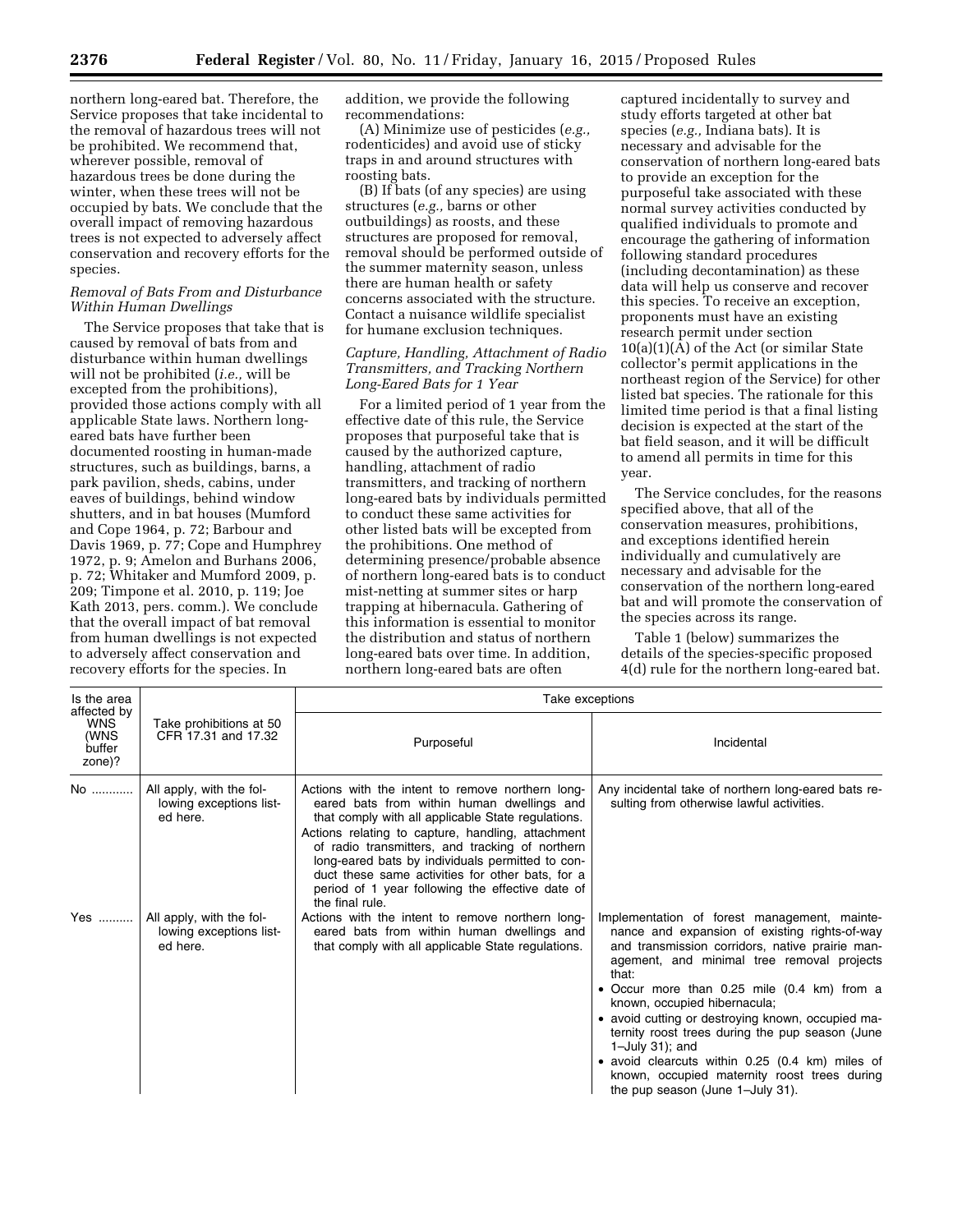| Is the area<br>affected by<br><b>WNS</b><br>(WNS<br>buffer<br>zone)? | Take prohibitions at 50<br>CFR 17.31 and 17.32 | Take exceptions                                                                                                                                                                                                               |                                                                                                                               |  |  |  |
|----------------------------------------------------------------------|------------------------------------------------|-------------------------------------------------------------------------------------------------------------------------------------------------------------------------------------------------------------------------------|-------------------------------------------------------------------------------------------------------------------------------|--|--|--|
|                                                                      |                                                | Purposeful                                                                                                                                                                                                                    | Incidental                                                                                                                    |  |  |  |
|                                                                      |                                                | of radio transmitters, and tracking of northern<br>long-eared bat by individuals permitted to con-<br>duct these same activities for other bats, for a<br>period of 1 year following the effective date of<br>the final rule. | Actions relating to capture, handling, attachment   Removal of hazard trees for the protection of<br>human life and property. |  |  |  |

#### **Peer Review**

In accordance with our joint policy published in the **Federal Register** on July 1, 1994 (59 FR 34270), we will seek the expert opinions of at least three appropriate and independent specialists regarding this proposed rule. The purpose of such review is to ensure that our determination of status for this species is based on scientifically sound data, assumptions, and analyses. We will send peer reviewers copies of this proposed rule concurrent with publication in the **Federal Register**. We will invite these peer reviewers to comment, during the reopening of the public comment period, on our use and interpretation of the science used in developing our proposed rule to list the northern long-eared bat and this proposed rule under section 4(d) of the Act.

We will consider all comments and information we receive during the comment period on this proposed rule during preparation of a final rulemaking. Accordingly, the final decision may differ from this proposal.

#### **Required Determinations**

### *Clarity of the Rule*

We are required by Executive Orders 12866 and 12988 and by the Presidential Memorandum of June 1, 1998, to write all rules in plain language. This means that each rule we publish must: (a) Be logically organized; (b) use the active voice to address readers directly; (c) use clear language rather than jargon; (d) be divided into short sections and sentences; and (e) use lists and tables wherever possible.

If you feel that we have not met these requirements, send us comments by one of the methods listed in **ADDRESSES**. To better help us revise the proposed rule, your comments should be as specific as possible. For example, you should tell us the numbers of the sections or paragraphs that are unclearly written, which sections or sentences are too long, the sections where you feel lists or tables would be useful, etc.

# *Paperwork Reduction Act of 1995 (44 U.S.C. 3501, et seq.)*

This rule does not contain any collections of information that require approval by the Office of Management and Budget (OMB) under the Paperwork Reduction Act. This rule will not impose recordkeeping or reporting requirements on State or local governments, individuals, businesses, or organizations. An agency may not conduct or sponsor and a person is not required to respond to a collection of information unless it displays a currently valid OMB control number.

# *National Environmental Policy Act (42 U.S.C. 4321 et seq.)*

We have determined that environmental assessments and environmental impact statements, as defined under the authority of the National Environmental Policy Act of 1969, need not be prepared in connection with listing a species as an endangered or threatened species under the Endangered Species Act. We published a notice outlining our reasons for this determination in the **Federal Register** on October 25, 1983 (48 FR 49244). We intend to incorporate this proposed rule under section 4(d) of the Act into our final determination concerning the listing of the species or withdrawal of the proposal if new information is provided that supports that decision.

# *Government-to-Government Relationship With Tribes*

In accordance with the President's memorandum of April 29, 1994 (Government-to-Government Relations with Native American Tribal Governments; 59 FR 22951), Executive Order 13175 (Consultation and Coordination with Indian Tribal Governments), and the Department of the Interior's manual at 512 DM 2, we readily acknowledge our responsibility to communicate meaningfully with recognized Federal Tribes on a government-to-government basis. In accordance with Secretarial Order 3206 of June 5, 1997 (American Indian Tribal

Rights, Federal–Tribal Trust Responsibilities, and the Endangered Species Act), we readily acknowledge our responsibilities to work directly with tribes in developing programs for healthy ecosystems, to acknowledge that tribal lands are not subject to the same controls as Federal public lands, to remain sensitive to Indian culture, and to make information available to tribes.

By letter dated July 29, 2014, we contacted known federally recognized tribal governments throughout the historical range of the northern longeared bat. We sought their input on our development of a proposed rule to list the northern long-eared bat and encouraged them to contact the Midwest Regional Office or Regional Native American contacts if any portion of our request was unclear or to request additional information. We did not receive any comments regarding this request.

### **References Cited**

A complete list of all references cited in this proposed rule is available on the Internet at *<http://www.regulations.gov>* at Docket No. FWS–R5–ES–2011–0024 or upon request from the Endangered Species Chief, Midwest Regional Office (see **FOR FURTHER INFORMATION CONTACT**).

# **Authors**

The primary authors of this proposed rule are the staff members of the Midwest Regional Office (see **FOR FURTHER INFORMATION CONTACT**).

#### **List of Subjects in 50 CFR Part 17**

Endangered and threatened species, Exports, Imports, Reporting and recordkeeping requirements, and Transportation.

#### **Proposed Regulation Promulgation**

Accordingly, we propose to further amend part 17, subchapter B of chapter I, title 50 of the Code of Federal Regulations, as proposed to be amended at 78 FR 61046 (October 2, 2013) as follows: